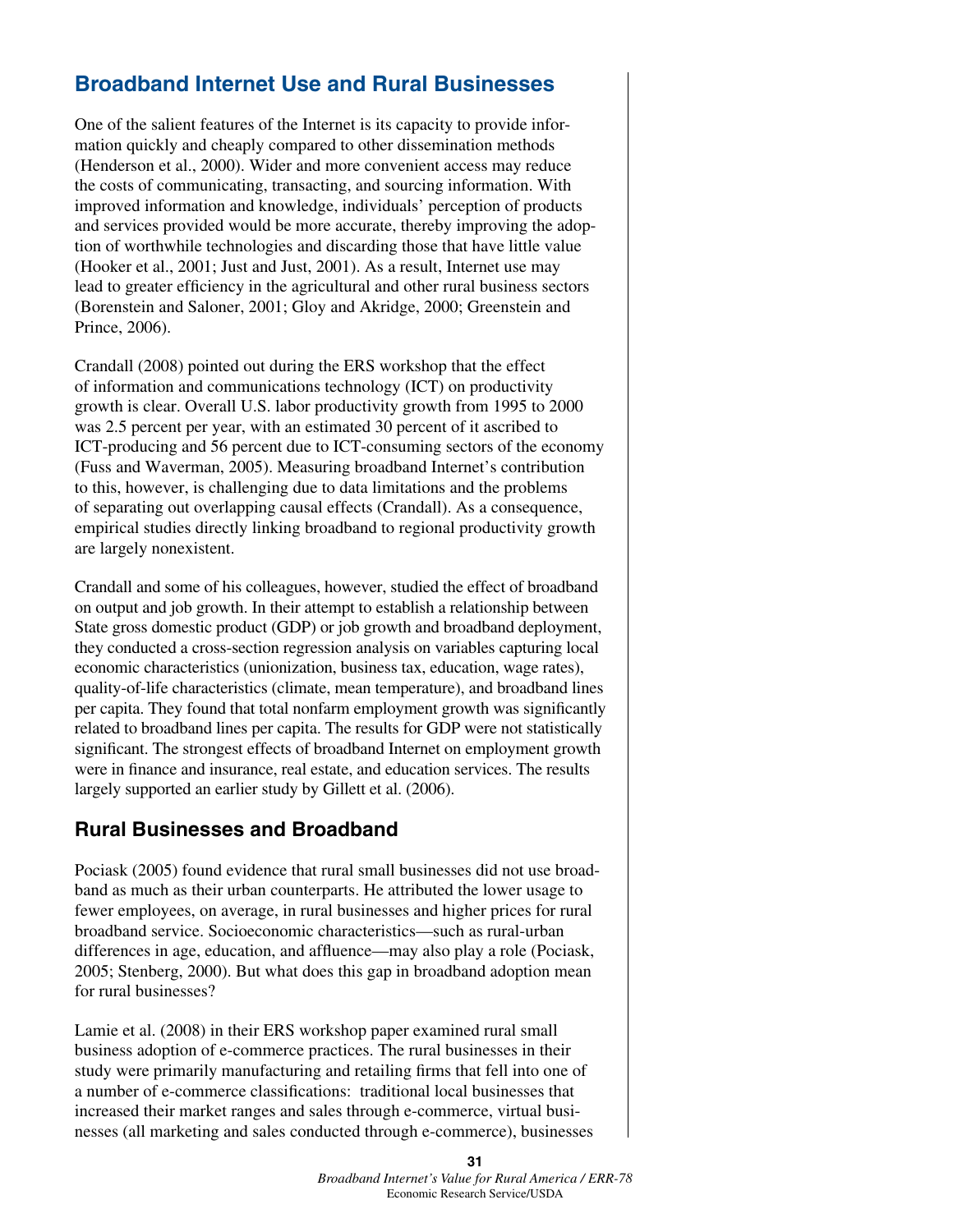that used e-commerce primarily to reduce marketing inputs and costs, and businesses that used e-commerce primarily for business-to-business (B2B) or business-to-consumer (B2C) transactions.

Most businesses in their study used e-commerce because it provided an opportunity for increased profits and enhanced sustainability. E-commerce may benefit a firm in product development, inventory management, manufacturing, marketing and sales, and customer service. The 28 rural businesses in the case study had varied experiences in the application of e-commerce. Most felt that e-commerce activities benefited their operations. Economic returns from their e-commerce activities were enhanced if the business served a niche market, took advantage of public and private IT service providers in the maintenance of their e-commerce operation, and integrated e-commerce into multiple aspects of the business operation.

## **Rural Retailers and Broadband**

Retailers are a particularly important type of rural business. They are present in nearly every community, are often major local employers, and often serve as a social hub. In their workshop presentation, Stoel and Ernst (2008) examined the attitudes and beliefs of rural retail business owners (specifically apparel, hardware, and grocery) that may act as impediments to accepting the Internet in their businesses. Included were owners' attitudes toward use of the Internet in their business, the perceived ease of use, and the Internet's usefulness in operational efficiency, strategic positioning, and other applications.

In their survey of 181 retail business owners, Stoel and Ernst found that retail store owners that used the Internet were less enamored of the Internet than nonusers, perhaps due to a fuller realization of some of its shortcomings or to a begrudging compliance with suppliers' demand that they use it. Broadband Internet access, however, did appear to facilitate using the Internet for operational effectiveness and business strategic positioning. Rural broadband users seemed to capitalize on the Internet's capacity to increase operational effectiveness and exploit market niches. Broadband users perceive the Internet to be easier to use than non-broadband users (which may say something about slow-speed toleration in business Internet operations).

Ernst and Stoel (2008), in a more thorough survey of rural grocers, found that these retailers felt that they had to be more price competitive because consumers received more information and explored more options via the Internet. As a result, businesses were expanding their markets and commercial business was moving faster. Rural grocers did not believe that e-commerce reduced their profits or threatened their existence. Rather, customers were more familiar with their business because of the Internet.

### **Farm Businesses and Broadband**

Agriculture is another rural business sector that benefits from the Internet. For farm operators with Internet access in 2000, 98 percent used it to gather information. Price tracking (82 percent) was the next most common application (Hopkins and Morehart, 2001).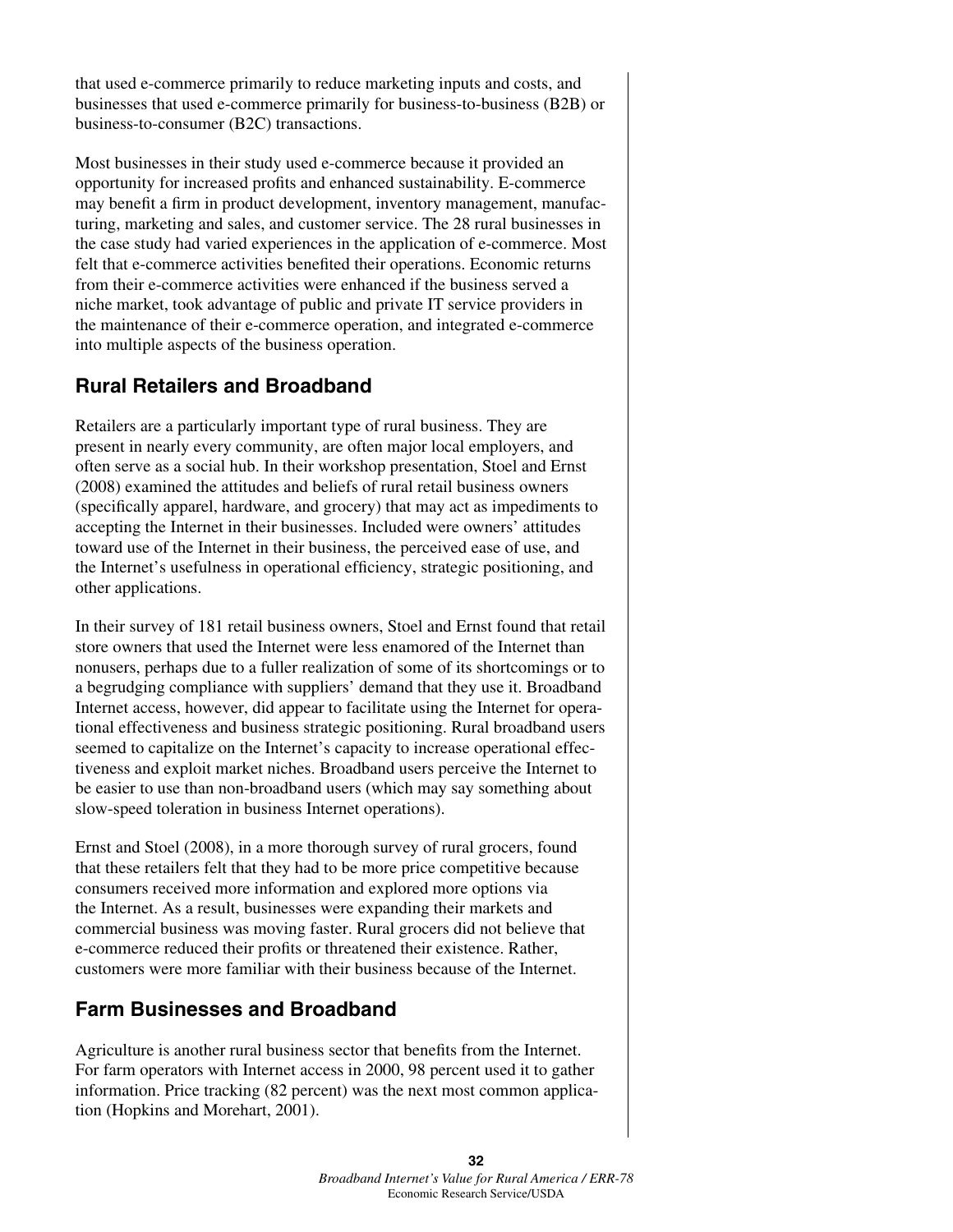With growth in e-commerce, horticulture and other specialty farm products are increasingly sold direct to households. E-commerce has increased efficiencies in existing relationships along the food marketing chain, reduced the cost of expanding market area, and brought about new services such as supermarket home delivery and direct-to-consumer sales (Kinsey and Buhr, 2003).

Not all types of agricultural production lend themselves readily toward direct sales from producer to consumer. Still, the wholesale and retail food industry has enhanced its productivity with Internet adoption (Akridge, 2003; Beurskens, 2003; Henderson et al., 2000; Stricker et al., 2003; Zilberman et al., 2002).

Respondents to the 2007 Agricultural Resources Management Survey (ARMS) were asked if they had Internet access and if it was "high-speed." A majority of farms (63 percent) reported using the Internet in their farm business (fig. 12). Among those using the Internet, the predominant access method was broadband and this group of users accounted for over 60 percent of U.S. farm production. This is consistent with other estimates of farm broadband use. USDA's National Agricultural Statistics Service (NASS) reported that, for the first time in 2007, the majority of farm Internet users were connecting with broadband Internet technologies (USDA/NASS, 2007).

Prior research has identified several demographic and socioeconomic attributes that have consistently distinguished those who use the Internet from those who do not (Forman, 2005; Stenberg, 2006; Stenberg and Morehart, 2007). These include income, education, age, and number of children. In our analysis of the determinants of broadband Internet use among farm households, we include household income, education level attained by the farm operator, age of the farm operator, off-farm work by spouse, presence of school-age children, number of hired farmworkers, rural-urban farm location, county net migration, and number of local broadband providers.

#### Figure 12 **Distribution of farms and value of farm production by Internet use, 2007**



Source: ERS analysis of 2007 ARMS (USDA, NASS and ERS).

**<sup>33</sup>**  *Broadband Internet's Value for Rural America / ERR-78* Economic Research Service/USDA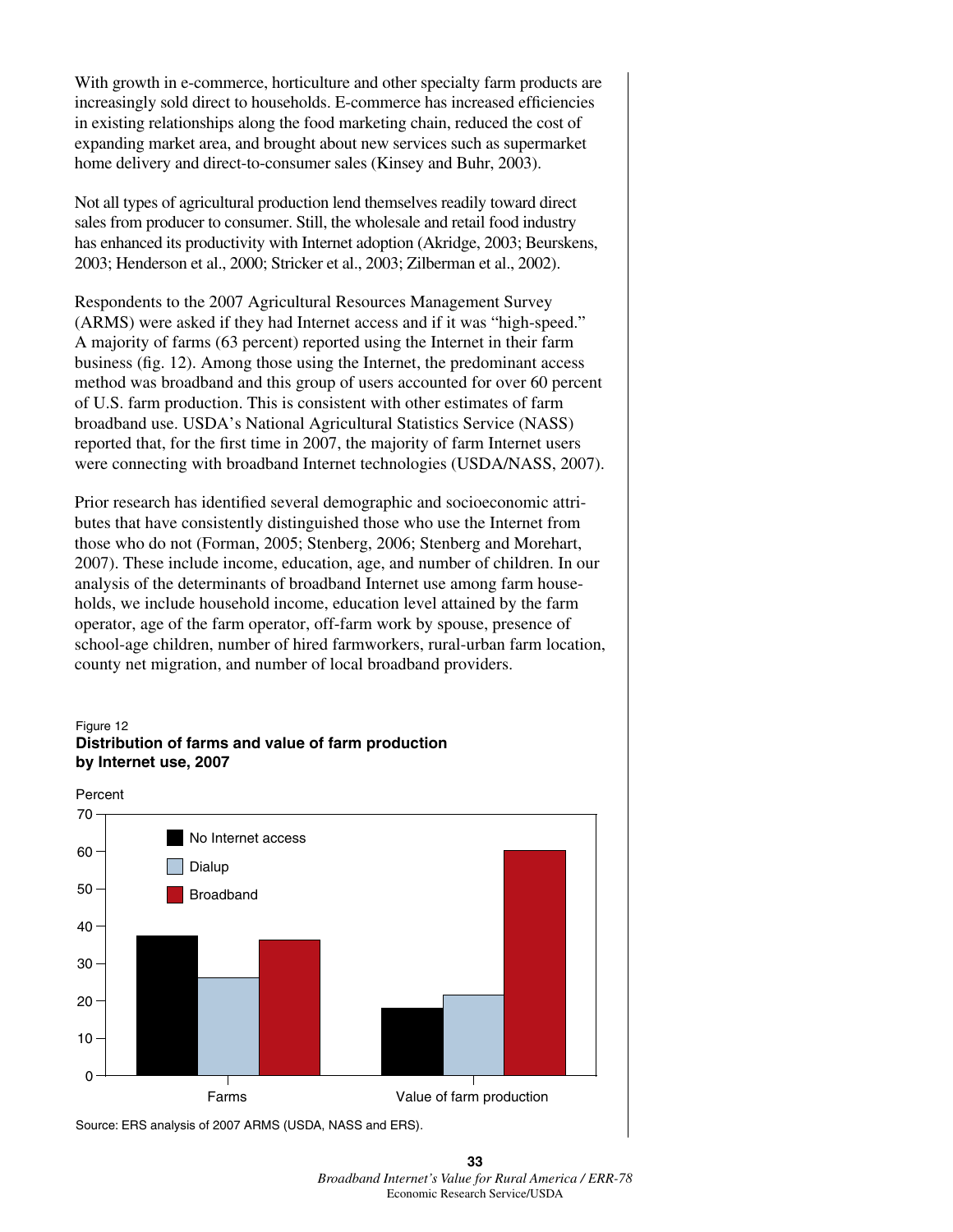Income has consistently been cited as a primary factor determining Internet use (Stenberg, 2006). The greater the income level, the more likely that work is highly skilled. In addition, the more highly skilled the work, the more likely that computer technologies and the Internet are part of the work environment. As household income increases, regardless of location, the likelihood of Internet use increases (Stenberg, 2000).

Educational attainment has long been recognized as a determinant in income level (Becker, 1964). The prevalence of the Internet and computer technologies in educational institutions provides additional exposure and experience as years of formal education increase. Consequently, the greater an individual's education, the greater the likelihood of Internet use at home or in the workplace (Stenberg, 2006).

Many (Oden and Strover, 2002; Grant and Meadows, 2002; Stenberg and Morehart, 2007) have cited age as a factor in determining the likelihood of Internet use. The literature suggests that older individuals are reticent about adopting the Internet, while the young readily adopt. The average age of farm operators claiming no Internet use in 2007 was 62, compared with 54 for those who accessed the Internet using broadband (table 14).

Only about a third of spouses on farms with no Internet use reported working off-farm, compared to more than 50 percent on farms that used the Internet. On the one hand, off-farm employment may provide more income and exposure to Internet technologies, instigating home or farm adoption. On the other hand, a spouse who works off the farm may indicate financial stress and lesser wherewithal to invest in farm-specific Internet use. Households with school-age children are expected to have a higher awareness of the Internet and more demand for bandwidth-intensive applications (Grant and Meadows, 2002). In keeping with this, the percentage of farms with school-age children was nearly two times higher in 2007 when Internet use was reported than when it was not (table 14).

We hypothesize that the greater the size and complexity of the farm business, as evidenced by the number of hired farmworkers, the more likely the farm is using broadband to access the Internet. Farms with broadband Internet access had twice the number of farmworkers, on average, as farms with no Internet access. Broadband use is also expected to be higher in ZIP Code areas with more providers, as competition for customers likely lowers the price differential between broadband and dial-up. The mean number of providers, however, showed little variation across Internet use categories (table 14) reflecting the predominantly rural location of farm operations.

Maximum-likelihood methods were used to estimate a multinomial logit model that estimates the relationship between farm household socioeconomic characteristics and the type of Internet connection used. For the most part, coefficient signs and variable significance are consistent with expectations (table 15). The model fit—as indicated by the McFadden r-squared value of 0.089—is somewhat poor, even for a cross-sectional analysis. The coefficients represent the log-odds of a farm household using dial-up or broadband Internet access, relative to the base class (no Internet use by the farm). That is, what is the chance that, instead of not using the Internet at home, the household has an in-home dial-up or broadband Internet connection? These

> **34** *Broadband Internet's Value for Rural America / ERR-78* Economic Research Service/USDA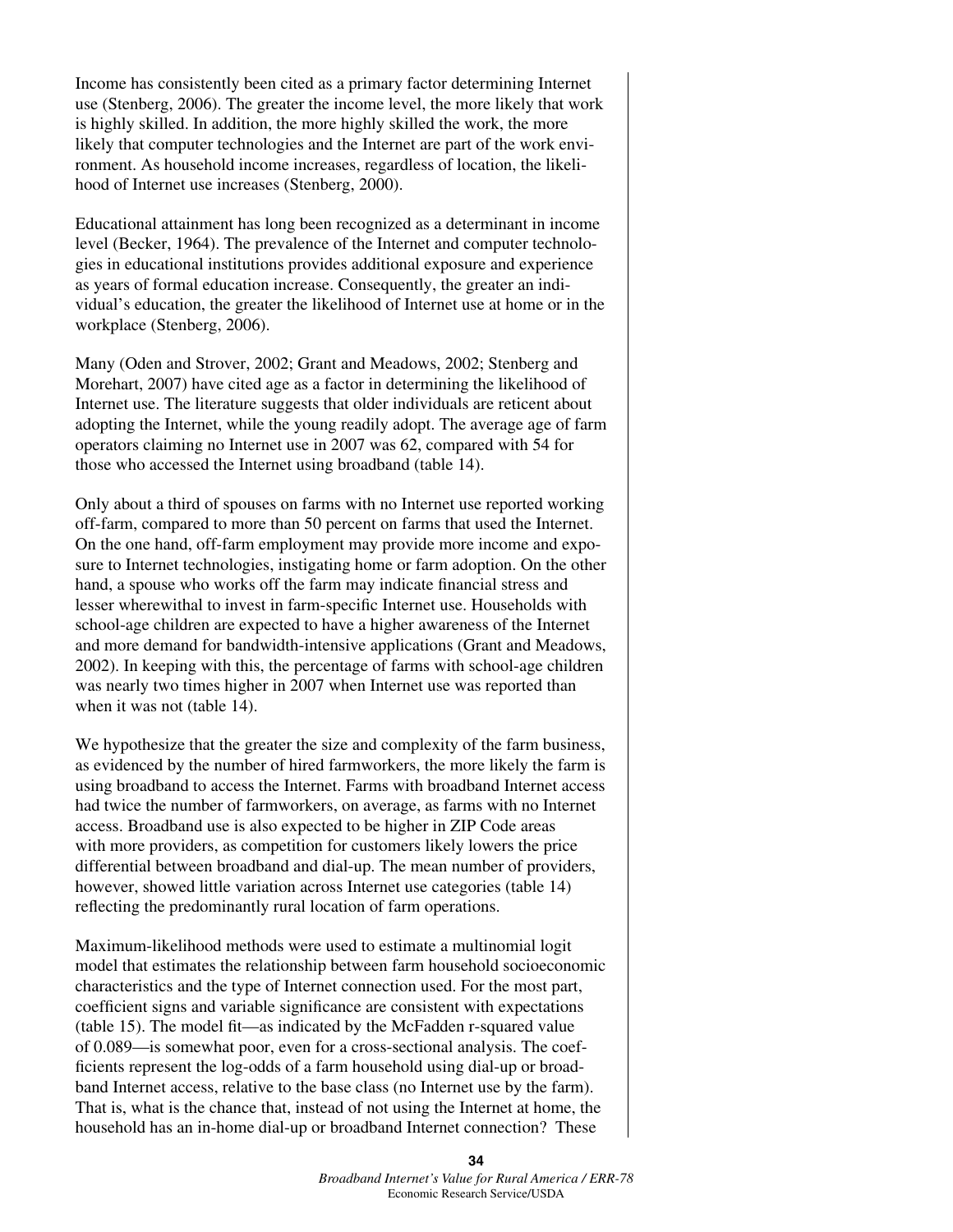| Table 14                                                          |  |  |
|-------------------------------------------------------------------|--|--|
| Weighted means and (standard errors) for selected variables, 2007 |  |  |

|                              |                  |             | Internet use |            | All family farms |
|------------------------------|------------------|-------------|--------------|------------|------------------|
| Variable                     | Name             | No Internet | Dial-up      | Broadband  | 1997             |
| <b>Continuous variables:</b> |                  |             |              |            |                  |
| Operator age                 | OP_AGE           | 61.90       | 55.15        | 53.85      | 57.20            |
|                              |                  | (0.45)      | (0.34)       | (0.38)     | (0.20)           |
| No. broadband providers      | NOPROVIDERS06    | 6.80        | 6.71         | 6.83       | 6.79             |
|                              |                  | (0.09)      | (0.09)       | (0.09)     | (0.05)           |
| Household income             | <b>TOTHHI</b>    | 61,614      | 77,831       | 121,141    | 87,523           |
|                              |                  | (3,912.25)  | (2,396.71)   | (5,286.60) | (2,548.60)       |
| No. farmworkers              | <b>NOWORKERS</b> | 0.42        | 0.63         | 0.98       | 0.68             |
|                              |                  | (0.04)      | (0.03)       | (0.03)     | (0.01)           |
| Dummy variables:             |                  |             |              |            |                  |
| Population change            | <b>MIGCLS</b>    | 0.58        | 0.60         | 0.56       | 0.58             |
|                              |                  | (0.01)      | (0.01)       | (0.01)     | (0.01)           |
| Children                     | <b>CHILD</b>     | 0.24        | 0.40         | 0.42       | 0.35             |
|                              |                  | (0.01)      | (0.02)       | (0.02)     | (0.01)           |
| Spouse working off-farm      | <b>SPOFF</b>     | 0.34        | 0.52         | 0.51       | 0.45             |
|                              |                  | (0.01)      | (0.02)       | (0.02)     | (0.01)           |
| College education            | COLLEGE          | 0.12        | 0.22         | 0.36       | 0.23             |
|                              |                  | (0.01)      | (0.01)       | (0.02)     | (0.01)           |
| Urban                        | <b>RURAL</b>     | 0.21        | 0.21         | 0.25       | 0.22             |
|                              |                  | (0.01)      | (0.01)       | (0.02)     | (0.01)           |
| Not urban or rural           |                  | 0.61        | 0.64         | 0.60       | 0.61             |
|                              |                  | (0.01)      | (0.01)       | (0.02)     | (0.01)           |
| Rural                        |                  | 0.18        | 0.14         | 0.15       | 0.17             |
|                              |                  | (0.01)      | (0.01)       | (0.01)     | (0.01)           |

Source: ERS using FCC and 2007 ARMS (USDA, NASS and ERS).

are not the odds of using dial-up or broadband, only the odds relative to not being connected to the Internet at all. The sign of the coefficient gives the direction of the relationship: increase or decrease in probability due to the predictor. For example, as the age of the farm operator increases, the probability of having dial-up or broadband Internet access relative to no Internet access declines, as indicated by the negative and significant coefficients. (More discussion on the underlying methodology of this analysis is presented in Appendix D.)

Other significant model results include:

- Larger farm businesses, as indicated by more hired workers, have a higher probability of broadband Internet access.
- Farm households with income above \$50,000 have a higher probability of broadband Internet access.
- The relative probability of broadband Internet use does not increase as the number of providers in an area increases.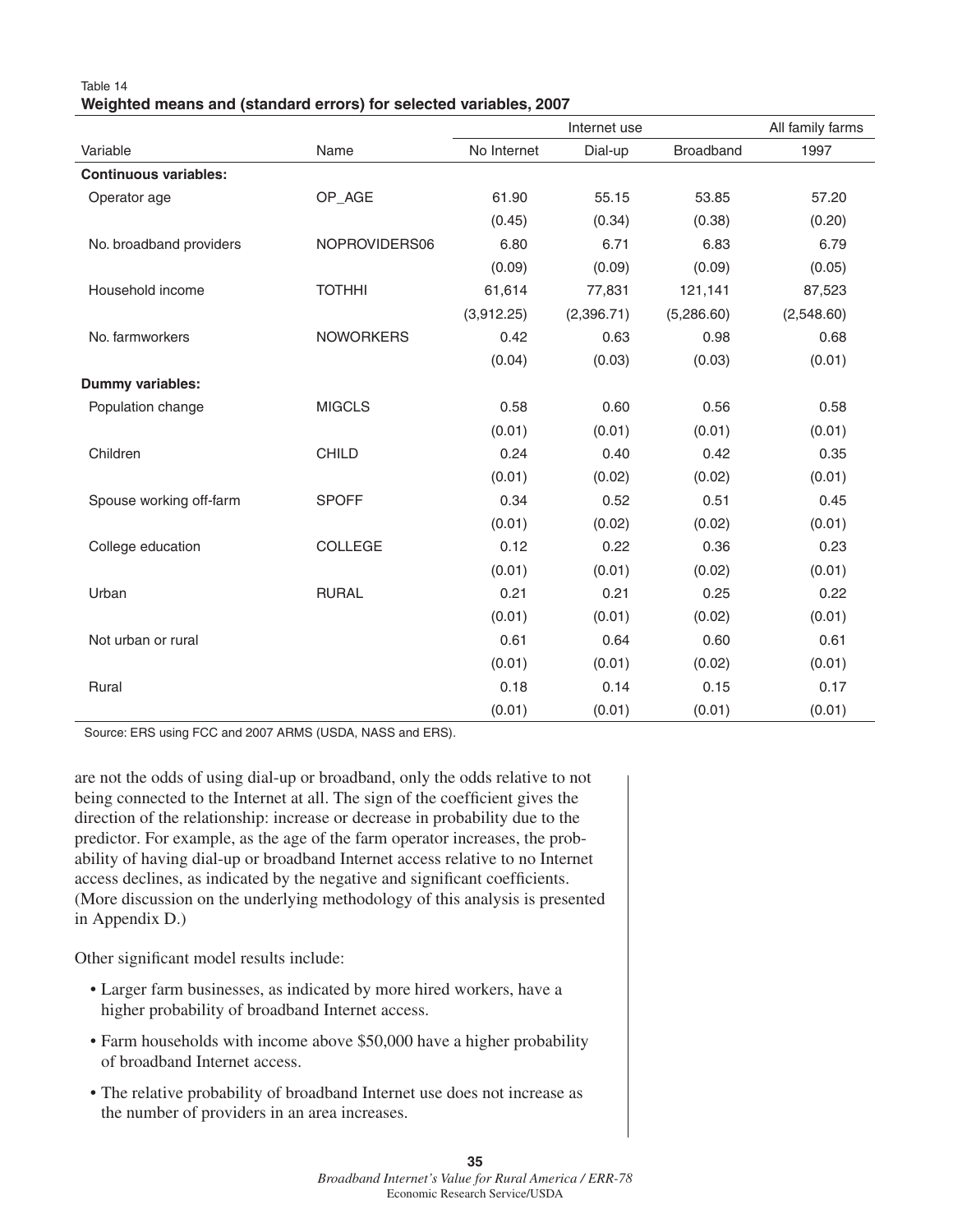### Table 15 **Multinomial logistic regression results**

| Variable                     | Dial-up  | <b>Broadband</b> | Dial-up | <b>Broadband</b> | Dial-up    | <b>Broadband</b> |
|------------------------------|----------|------------------|---------|------------------|------------|------------------|
|                              | Estimate | Estimate         | Std.Err | Std.Err          | T value    | T value          |
| (Intercept)                  | $-0.77$  | $-0.57$          | 0.07    | 0.09             | $-11.26**$ | $-6.27**$        |
| OP_AGE                       | $-50.75$ | $-65.10$         | 9.08    | 10.49            | $-5.59**$  | $-6.21**$        |
| $(OP_A G E)^2$               | $-27.76$ | $-32.38$         | 6.75    | 6.99             | $-4.13**$  | $-4.64**$        |
| <b>NOWORKERS</b>             | 0.08     | 0.15             | 0.03    | 0.03             | $3.32**$   | $5.18**$         |
| TOTHHI above 50k             | 0.27     | 0.44             | 0.07    | 0.06             | $4.01**$   | $8.03**$         |
| NOPROVIDERS06                | $-11.45$ | $-12.88$         | 5.69    | 6.52             | $-2.01*$   | $-1.97*$         |
| (NOPROVIDERS06) <sup>2</sup> | $-12.22$ | $-5.32$          | 4.98    | 6.69             | $-2.45**$  | $-0.08$          |
| <b>MIGCLS</b>                | 0.11     | $-0.02$          | 0.09    | 0.08             | 1.20       | $-0.26$          |
| <b>CHILD</b>                 | 0.17     | 0.29             | 0.09    | 0.12             | $2.10*$    | $2.52*$          |
| <b>SPOFF</b>                 | 0.29     | 0.12             | 0.10    | 0.12             | $2.93**$   | 1.03             |
| <b>COLLEGE</b>               | 0.70     | 1.34             | 0.11    | 0.11             | $5.89**$   | 11.96**          |
| Not urban or rural           | $-0.24$  | $-0.38$          | 0.12    | 0.10             | $-1.96*$   | $-3.60**$        |
| Rural                        | $-0.09$  | 0.10             | 0.06    | 0.06             | $-1.39$    | 1.61             |

LR = 380954.54; AIC = 3905755.62; McFadden R<sup>2</sup> = 0.089; McFadden Adj R<sup>2</sup> = 0.089. Note: \*\* - significant at 0.01, \*- significant at 0.05. Equations simultaneously estimated.

Source: ERS using FCC and 2007 ARMS (USDA, NASS and ERS).

- Having school-age children in the household is associated with higher probability of broadband Internet use.
- Operators with at least a college degree are more likely to use broadband.
- Farms located in mixed urban/rural areas are less likely to use broadband than those in urban areas.

The model's results suggest that household characteristics such as age, education, presence of children, and household income are significant factors in adopting broadband Internet use. Farm business complexity, as measured by the number of farmworkers, was also related to the use of the Internet and broadband Internet access. Distance from urban centers was not a factor in Internet use. Our proxy for county economic well-being—population migration—was not significant and may be indicative of cross currents that are present; counties under economic distress may invest in broadband to help mitigate the distress, or may not have the economic wherewithal for broadband investment.

The relationship between Internet/broadband use and farm location is less clear. Farms in mixed urban-rural areas were less likely to use dial-up or broadband Internet. This may be a result of cost or availability of service. More isolated farms, as measured by the rurality of the county, had mixed, though not significant, results. These results warrant further analysis.

## **Farm-Rural Linkages in the Internet Economy**

The Internet may change the economic relationship between farms and their local economies. Using data drawn from the 2004 ARMS, we investigate how Internet use affects the geography of farm input purchases.